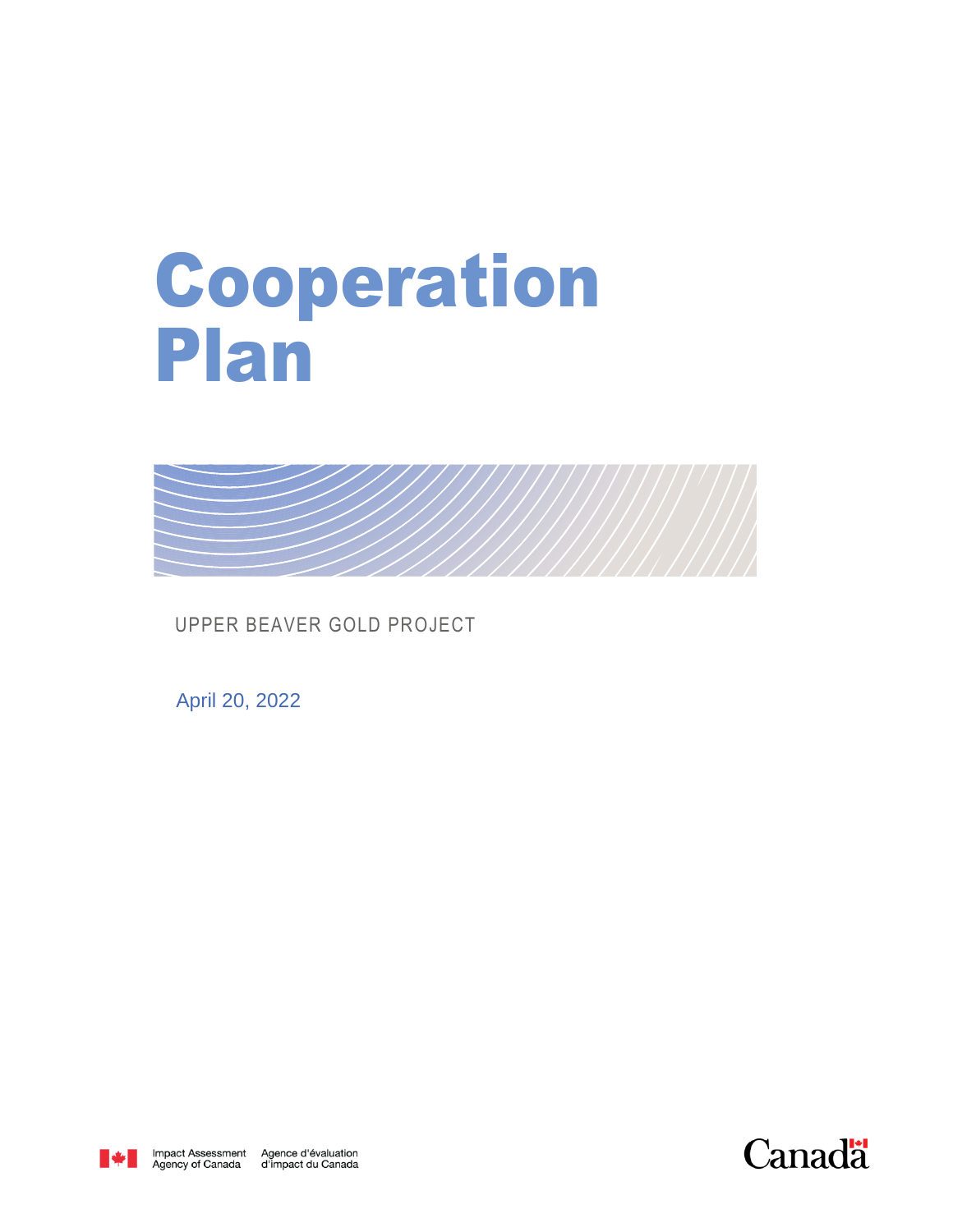# Table of Contents

| 1.               |  |
|------------------|--|
| $\overline{2}$ . |  |
| 3.               |  |
| 4.               |  |
| -5.              |  |
| 6.               |  |
| 7.               |  |
| 8.               |  |
| 9.               |  |
| 10.              |  |
| 11.              |  |
|                  |  |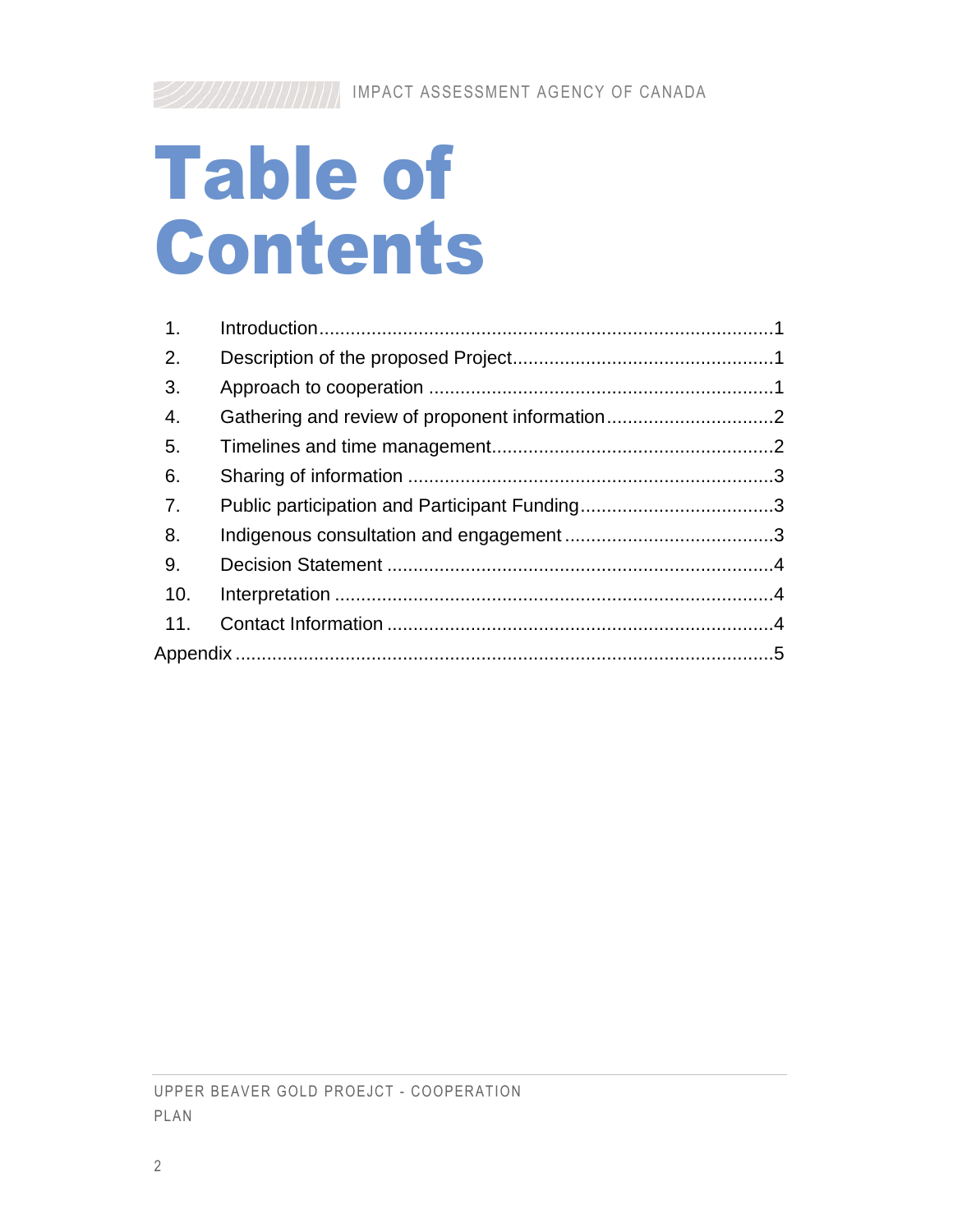### <span id="page-2-0"></span>**1.Introduction**

On December 16, 2021, the Impact Assessment Agency of Canada (the Agency) decided that an impact assessment is required for the Upper Beaver Gold Project (the Project), pursuant to subsection 16(1) of Canada's *Impact Assessment Act*. The Project is also subject to a provincial Class Environmental Assessment (EA) for Resource Stewardship and Facility Development Projects and a Class EA for Minor Transmission Facilities. The provincial ministries participating in the impact assessment are included in the Appendix.

The Cooperation Plan was developed by the Agency, with input from the Ontario Ministry of Environment, Conservation and Parks and the Ontario Ministry of Northern Development, Mines, Natural Resources and Forestry, and the Minsitry of Heritage, Sport, Tourism and Culture Industries to set out intentions and plans for a cooperative assessment process for the Project.

#### <span id="page-2-1"></span>**2.Description of the proposed Project**

Agnico Eagle Mines Limited (the proponent) is proposing the construction, operation, decommissioning and abandonment of an underground and open-pit gold and copper mine located 20 kilometres northeast of Kirkland Lake, in Ontario. As proposed, the Upper Beaver Gold Project includes an on-site metal mill and structures for diverting water. The maximum ore production capacity of the mine is 15,000 tonnes per day, and the maximum ore input capacity of the metal mill is approximately 10,000 tonnes per day, with a mine life of about 16 years. The Project would require the diversion of over 90 million cubic metres of water per year from Beaverhouse Lake downstream to the Misema River.

For more information on the impact assessment of the Upper Beaver Gold Project or to view the information and comments received, visit the Canadian Impact Assessment Registry (the Public Registry) at [https://iaac-aeic.gc.ca/050/evaluations/proj/82960.](https://iaac-aeic.gc.ca/050/evaluations/proj/82960)

#### <span id="page-2-2"></span>**3.Approach to cooperation**

Through cooperation, the Agency and participating Ontario ministries will strive to increase efficiency and certainty for the proponent, as well as for the public and Indigenous communities, and ensure that the best available expertise is shared and applied. This Cooperation Plan is intended to be flexible and does not preclude the Agency or Ontario ministries from making changes to the cooperative approach described in this plan in order to accommodate changes that may occur during the assessment process.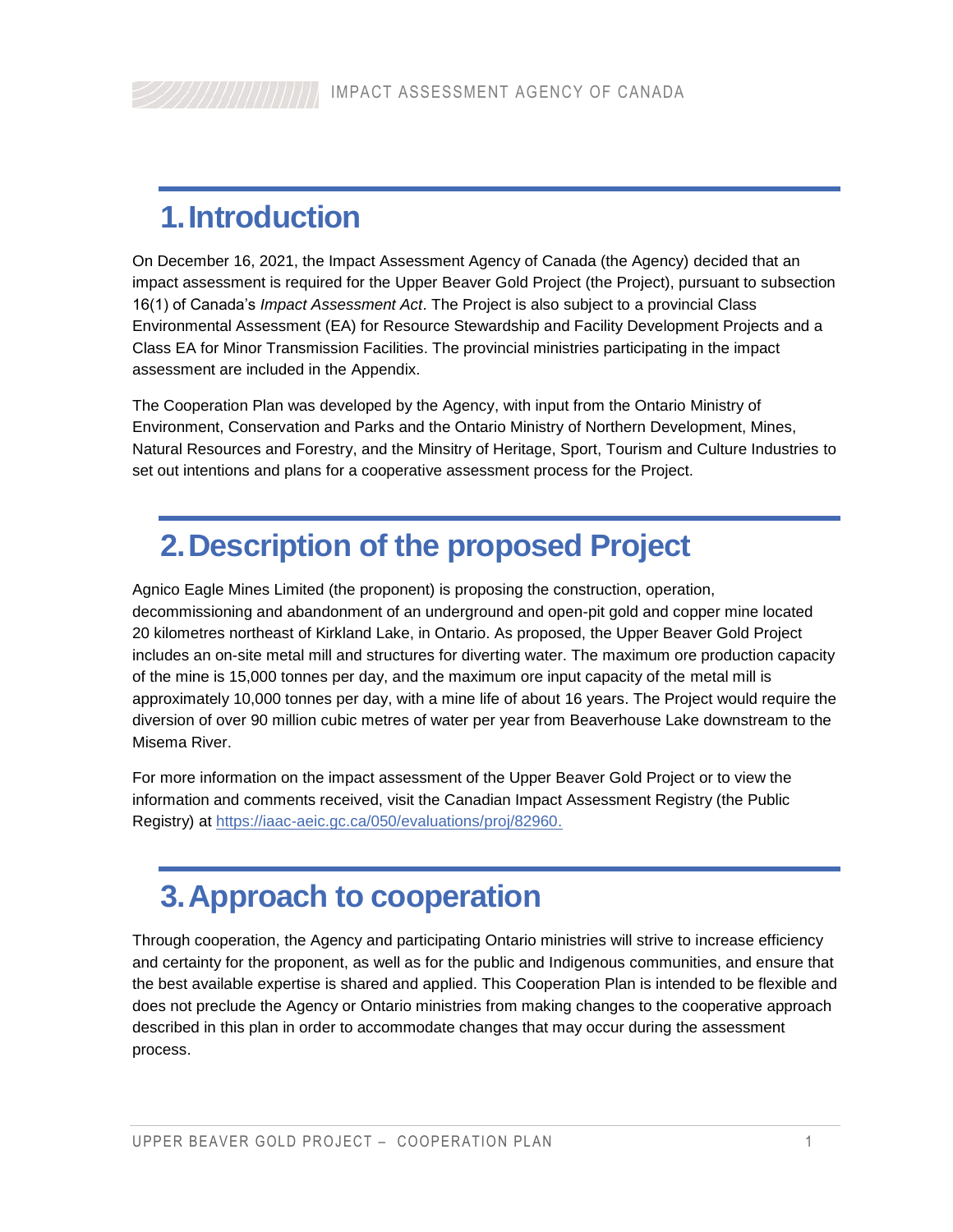#### <span id="page-3-0"></span>**4.Gathering and review of proponent information**

The following table identifies the factors to be considered by both the Agency and participating Ontario ministries where there exist opportunities for cooperation to facilitate the exchange of information and expert advice and reduce duplication. For these areas, the Agency and the Ontario ministries will work to provide consistent advice to the proponent, where appropriate, and to share information and expertise during the review of the proponent's information. This includes jointly participating in meetings with the proponent, Indigenous communities and the public, as required. Preliminary areas of commonalities are shown in Table 1, and are expected to evolve through the assessment process as the scope of each assessment is confirmed.

|  | Table 1 – Preliminary list of common factors reviewed by the Agency and Participating Ontario Ministries |  |  |  |  |  |
|--|----------------------------------------------------------------------------------------------------------|--|--|--|--|--|
|  |                                                                                                          |  |  |  |  |  |

| <b>Common Factors related to the Assessment</b>                                                | <b>Common Areas of Federal-Provincial Review</b>                                                                                                                                                                      |
|------------------------------------------------------------------------------------------------|-----------------------------------------------------------------------------------------------------------------------------------------------------------------------------------------------------------------------|
| Changes to the natural and physical environment                                                | Atmospheric, acoustic and visual environment<br>Riparian, wetland and terrestrial environments<br>Groundwater and surface water<br>Fish and fish habitat<br>Terrestrial wildlife and their habitat<br>Species at risk |
| Changes to health conditions<br>Changes to social conditions<br>Changes to economic conditions | Land and resource use and recreation<br>Use of land and water bodies for commercial<br>operations                                                                                                                     |
| Impacts on Indigenous peoples and communities                                                  | Physical and cultural heritage<br>Current use of lands and resources<br>Structures/sites/things of significance<br>Aboriginal and/or treaty rights                                                                    |
| Other Effects                                                                                  | Effects of the environment on the Project, including<br>climate change resiliency                                                                                                                                     |

#### <span id="page-3-1"></span>**5.Timelines and time management**

Timelines are dictated by the federal impact assessment process. When possible, the Agency will provide the participating ministries listed in Table A1 with advanced notices of opportunities for cooperation. The Agency will also work with the participating ministries to ensure that timely and effective communication occurs throughout the impact assessment process.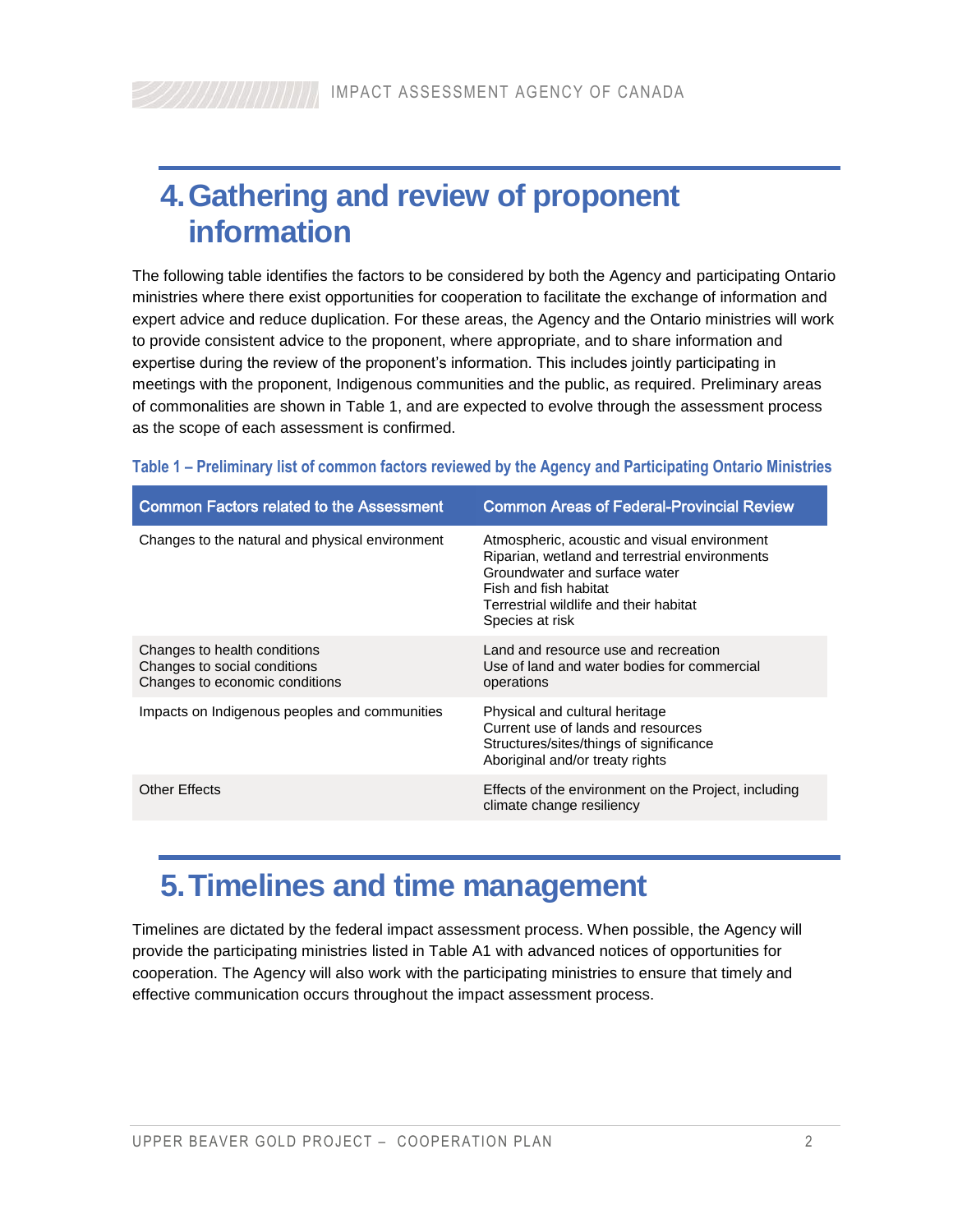### <span id="page-4-0"></span>**6.Sharing of information**

The Agency and participating ministries will share, as appropriate, the following information obtained during the assessment of the project:

- Expert advice on matters identified in Table 1;
- Existing studies and information;
- Information received from the proponent on matters identified in Table 1 (e.g., responses to deficiency reports); and
- Provincial regulatory, policy or other instruments and measures that could manage potential adverse effects of the Project (i.e. complementary measures).

<span id="page-4-1"></span>The Agency and participating ministries will respect requirements related to privacy and protection, including protection of Indigenous knowledge, when sharing or publicly posting information.

#### **7.Public participation and Participant Funding**

The Agency will provide opportunities for public participation throughout the impact assessment process.

Funding to support public participation is available from the Agency's Funding Programs. For information about the activities that are eligible for funding or to apply for funding please see the Funding Programs guidelines and application on the following page

[https://www.canada.ca/en/environmental-assessment-agency/services/public-participation/participant](https://www.canada.ca/en/environmental-assessment-agency/services/public-participation/participant-funding-application-environmental-assessment.html)[funding-application-environmental-assessment.html.](https://www.canada.ca/en/environmental-assessment-agency/services/public-participation/participant-funding-application-environmental-assessment.html)

For further information on public participation and engagement activities, please see the Project's [Public Participation Plan.](http://iaac-aeic.gc.ca/050/evaluations/document/143582?culture=en-CA)

#### <span id="page-4-2"></span>**8.Indigenous consultation and engagement**

The Agency will lead Crown Consultation on behalf of the Government of Canada for this assessment.

For further information on these Indigenous Consultation and Engagement activities, please see the Project's [Indigenous Engagement and Partnership Plan.](http://iaac-aeic.gc.ca/050/evaluations/document/143584?culture=en-CA)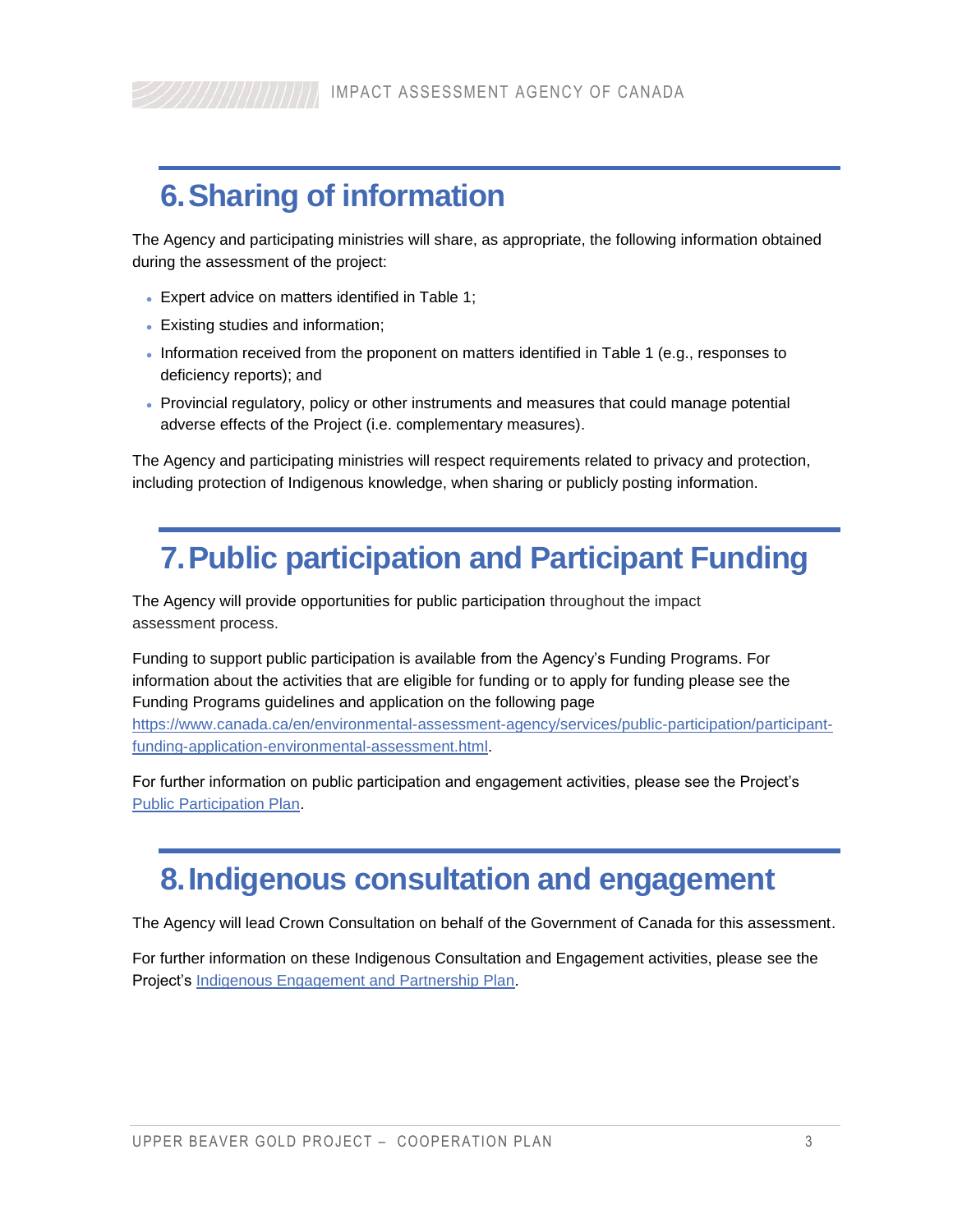#### <span id="page-5-0"></span>**9.Decision Statement**

The Agency will consult with participating ministries regarding proposed conditions related to decisions and any relevant complementary measures, to facilitate consistency and improve regulatory efficiencies.

#### <span id="page-5-1"></span>**10. Interpretation**

The Cooperation Plan is not a legal document and does not change any existing federal, provincial, or Indigenous legislative or regulatory jurisdiction, right, power, privilege, prerogative or immunity by virtue, nor does it create any new legal powers, duties or legally binding obligations.

#### <span id="page-5-2"></span>**11. Contact Information**

The Agency office designated for administering the impact assessment of the Project is:

Upper Beaver Gold Project Impact Assessment Agency of Canada Ontario Regional Office Email: [UpperBeaver@iaac-aeic.gc.ca](mailto:UpperBeaver@iaac-aeic.gc.ca)